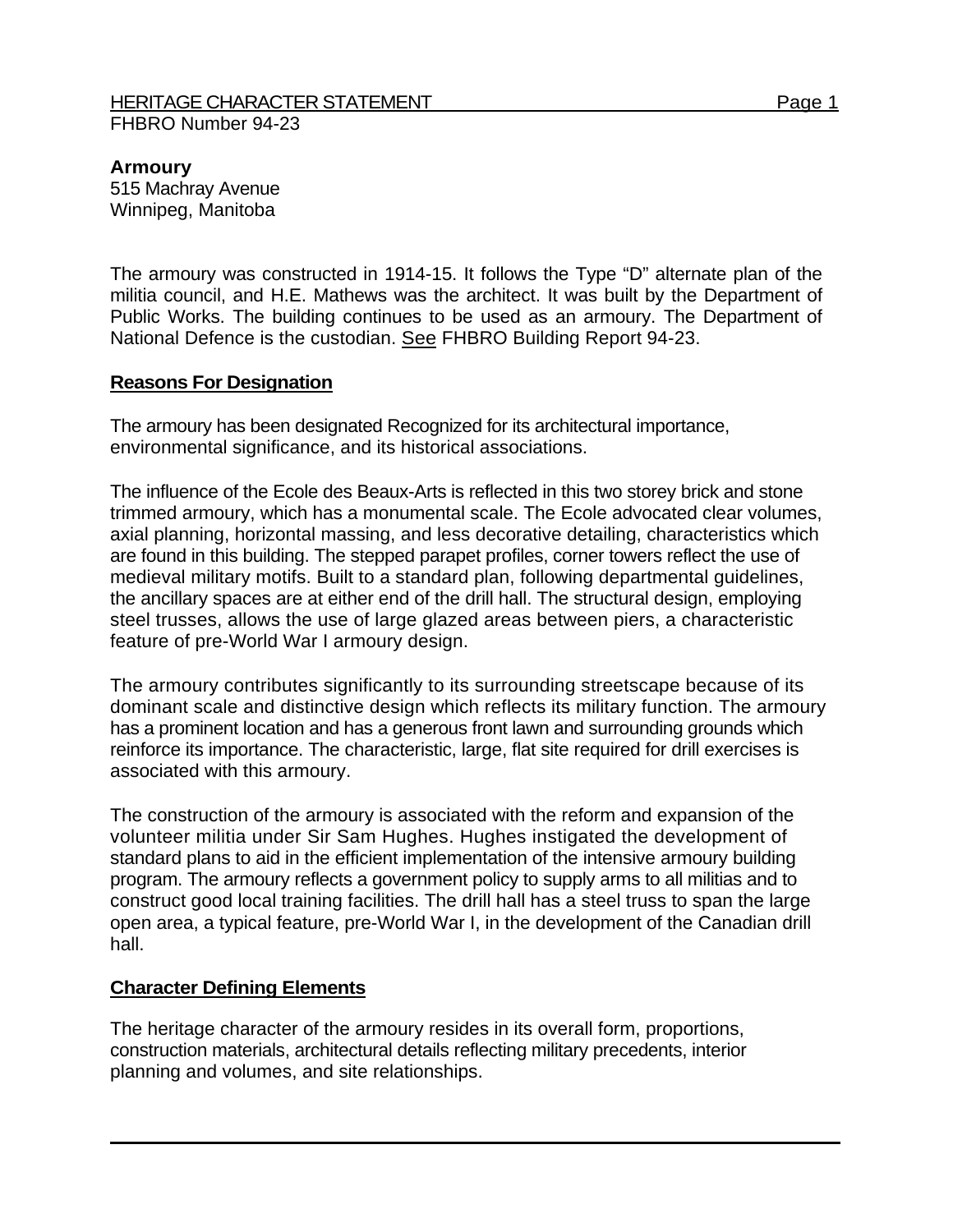### HERITAGE CHARACTER STATEMENT FRIELD AND RESERVE THE Page 2 FHBRO Number 94-23

The simple massing of this armoury is dominated by the two-storey, gable roof of the drill hall. The armoury has two-storey, flat-roofed blocks with projecting corner towers, at either end of the drill hall. The external massing and footprint reflect internal functions and the clarity of this expression should be maintained. The two-storey front blocks also have varied parapet profiles and prominent chimneys in contrast to the simple, gable roof profile. These profiles should be respected. The pleasing balance of building masses reflects modern preferences for simply composed forms. These characteristics should be respected.

The prominence of the building derives from well designed facades executed in buff brick, with white limestone detailing and decorative carving providing colour and textural contrast. The features which should be maintained include the ashlar treatment of the masonry and the decorative balustrade above the arcaded entrance. The carved stone scrolls and shields are additional enhancements reflecting military precedents. The masonry requires an ongoing maintenance program and conservation expertise in the choice of materials and techniques for repair and replacement. The simpler, flatter detailing is uniformly applied to all facades and employs smooth surfaces and geometric forms characteristic of the Beaux-Arts tendencies to simplify exterior ornamentation. These details should be respected.

The extensive surface area of the drill hall roof is a component of the design. The roofing material is asphalt shingles and these appear to be recent. The choice of replacement roof material should be based on research to confirm historic precedent for materials and colours.

The wood, multi-paned, sash windows found in the ancillary blocks and the large, multipaned, steel windows of the drill hall appear to be original. Original windows and doors with multi-paned transoms should be maintained as they enhance the revival designs and the military character of the building.

The armoury has some windows blocked off with solid panels, introducing a new material which alters the symmetrical expression of the overall window placement. Where windows have been blocked off they should be reinstated, particularly those windows which introduce interior day lighting to the drill halls as they make an important contribution to the spacious, naturally lighted character of the hall.

The interior follows a standard plan, with the principal entrance located in the centre of the drill hall's short facade. The drill hall is characterized by the large open volume, with exposed steel trusses and extensive glazing. The spatial openness and bright, naturally lit character of the hall should be maintained. The drill hall interior exhibits a deliberately utilitarian, functional design, with exposed brick walls, steel trusses, and concrete floors. This character should be maintained.

A simple ground plane is characteristic of the historic setting for this building. The use of turf grass, and asphalt or concrete paving supports the austere character of these